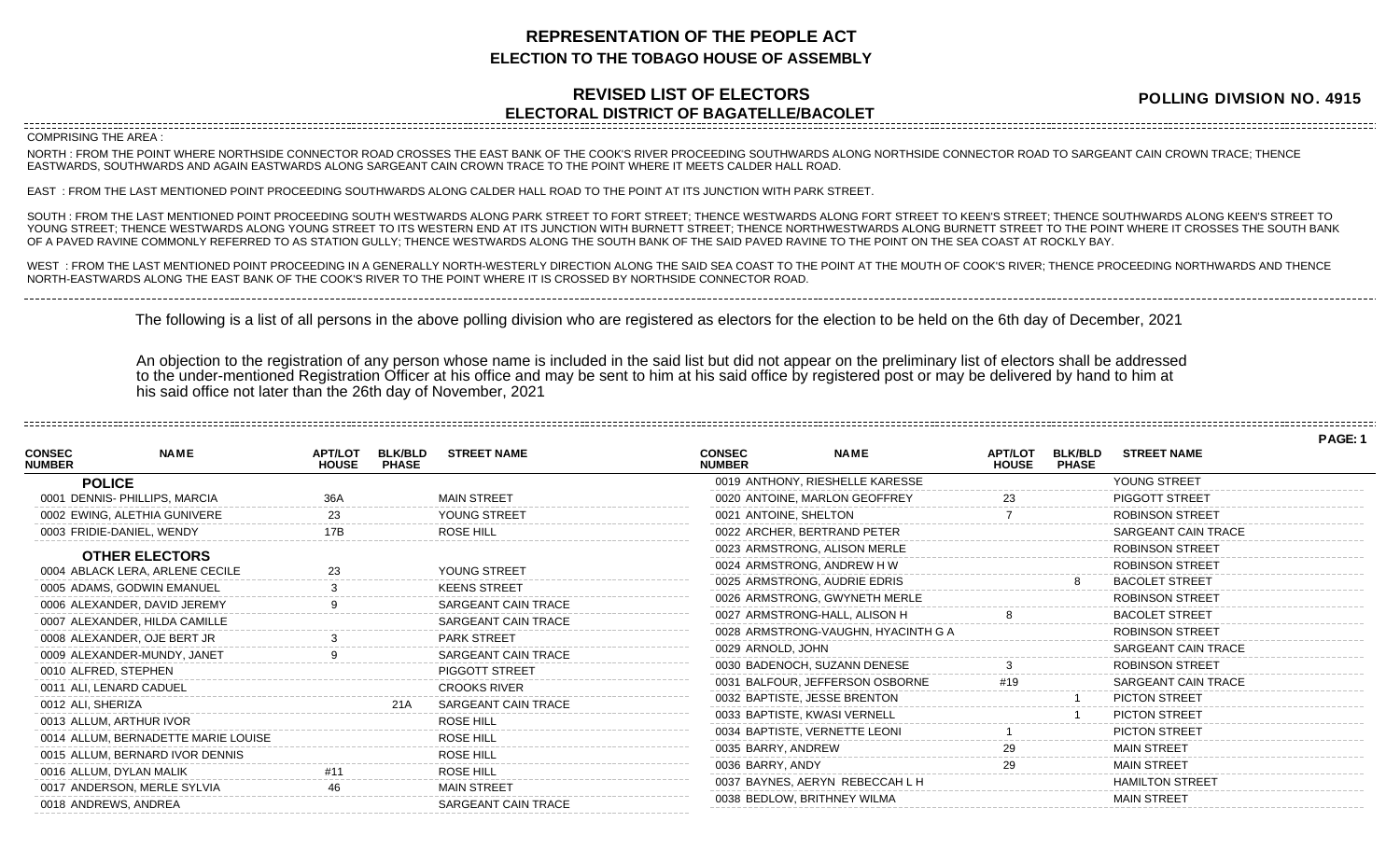| <b>CONSEC</b><br><b>NUMBER</b> | <b>NAME</b>                           | APT/LOT<br><b>HOUSE</b> | <b>BLK/BLD</b><br><b>PHASE</b> | <b>STREET NAME</b>     | <b>CONSEC</b><br><b>NUMBER</b> | <b>NAME</b>                         | <b>APT/LOT</b><br><b>HOUSE</b> | <b>BLK/BLD</b><br><b>PHASE</b> | <b>STREET NAME</b>       | <b>PAGE: 2</b> |
|--------------------------------|---------------------------------------|-------------------------|--------------------------------|------------------------|--------------------------------|-------------------------------------|--------------------------------|--------------------------------|--------------------------|----------------|
|                                | 0039 BEDLOW, DOMINIC CHARMAINE        |                         | 23                             | PIGGOTT STREET         | 0084 CHARLES, HUBERT           |                                     |                                |                                | <b>ROSE HILL</b>         |                |
|                                | 0040 BEDLOW, KASHIF GABRIEL           |                         | 23                             | PIGGOTT STREET         |                                | 0085 CHARLES, LAWRENE ALANA         |                                |                                | <b>KEENS STREET</b>      |                |
|                                | 0041 BEDLOW, LA TOYA LA SHELLE        | 23                      |                                | PIGGOTT STREET         | 0086 CHARLES, SHERMA           |                                     |                                |                                | <b>CUYLER STREET</b>     |                |
|                                | 0042 BEDLOW-DENNIS, JEMMA             |                         |                                | <b>MAIN STREET</b>     |                                | 0087 CHRISTMAS, ANTHONY             |                                |                                | SARGEANT CAIN TRACE      |                |
|                                | 0043 BEDLOW-MC CRIMMON, DIANNE        | 23                      |                                | PIGGOTT STREET         |                                | 0088 COLLINS, PATRICE NATALIE       |                                |                                | SARGEANT CAIN TRACE      |                |
|                                | 0044 BELFON, CATHY ANN MONICA JEAN    |                         |                                | <b>CASTRIES STREET</b> | 0089 COOK-WONG, HILTON         |                                     |                                |                                | <b>CARRINGTON STREET</b> |                |
|                                | 0045 BENJAMIN, STEVEN KAI AJALON      |                         | #40                            | <b>BURNETT STREET</b>  |                                | 0090 COPPIN, GABRIELLE WALLATA      |                                |                                | ROSE HILL                |                |
| 0046 BENOIT, ALTHEA            |                                       |                         |                                | <b>KEENS STREET</b>    | 0091 COPPIN, WALTER            |                                     |                                |                                | <b>MAIN STREET</b>       |                |
|                                | 0047 BERKELEY, ELON MHENDI            |                         |                                | <b>BURNETT STREET</b>  |                                | 0092 CORNWALL, SEAN DEXTER          |                                |                                | ROSE HILL                |                |
|                                | 0048 BERKELEY, KENNETH                |                         |                                | <b>BURNETT STREET</b>  |                                | 0093 CUMMINGS, NATALIE DIONNE       | 35                             |                                | <b>MAIN STREET</b>       |                |
|                                | 0049 BERKELEY, MARVA CATHERINE        | #40                     |                                | <b>BURNETT STREET</b>  |                                | 0094 DALRYMPLE, MALVESE CADESTE V   | 3                              |                                | <b>BACOLET STREET</b>    |                |
|                                | 0050 BERKELEY, WAYNE ANTONIO          |                         |                                | <b>BURNETT STREET</b>  |                                | 0095 DALRYMPLE, PATRICK OLTON       |                                |                                | <b>BACOLET STREET</b>    |                |
|                                | 0051 BERKELEY, WENDY-ANN NATASIA      |                         |                                | <b>BURNETT STREET</b>  |                                | 0096 DANIEL, COURTNEY ANDRIE        | #17B                           |                                | ROSE HILL                |                |
|                                | 0052 BERNARD, LAVERN LORREN           | 10                      |                                | <b>CASTRIES STREET</b> |                                | 0097 DANIEL, GEORGE BANKART         | 33                             |                                | <b>MAIN STREET</b>       |                |
|                                | 0053 BHOLA, MURRY MARTIN              | 3323                    |                                | YOUNG STREET           |                                | 0098 DANIEL, GEORGE THEODORE        |                                |                                | <b>MAIN STREET</b>       |                |
|                                | 0054 BIGGART-BALFOUR, CAROLYN LUCILLE |                         | 19                             | SARGEANT CAIN TRACE    |                                | 0099 DANIEL, KASHEF AKEEM C         |                                | 17B                            | ROSE HILL                |                |
|                                | 0055 BONAS, CHAZ LENNON NICHOLAI      | #27                     |                                | SARGEANT CAIN TRACE    |                                | 0100 DANIEL, KEIKO MAUREEN          | 33                             |                                | <b>MAIN STREET</b>       |                |
| 0056 BONAS, HILTON             |                                       |                         |                                | SARGEANT CAIN TRACE    |                                | 0101 DANIEL, KHADISHA AKIEA         |                                | 17B                            | ROSE HILL                |                |
|                                |                                       |                         |                                |                        |                                |                                     | 33                             |                                |                          |                |
|                                | 0057 BONAS, SHIRL DECLE               |                         |                                | SARGEANT CAIN TRACE    |                                | 0102 DANIEL, NARDIE DEANNE          |                                |                                | <b>MAIN STREET</b>       |                |
|                                | 0058 BONAS, TREVON DISHON             |                         | 27                             | SARGEANT CAIN TRACE    |                                | 0103 DAVIDSON MAKOUL, WENDY SALOME  |                                | 12                             | <b>PIGGOTT STREET</b>    |                |
|                                | 0059 BONAS, YOHAN LARS                |                         |                                | SARGEANT CAIN TRACE    |                                | 0104 DE GAETANO, FEDERICA LUCIA     |                                |                                | <b>BACOLET STREET</b>    |                |
|                                | 0060 BOUCHER, DARREN ALLISON          |                         |                                | SARGEANT CAIN TRACE    |                                | 0105 DENNIS, ELVIS HILARY           |                                |                                | <b>MAIN STREET</b>       |                |
|                                | 0061 BRIGGS PETERS, LOUISE MARCIA     | 116                     |                                | ROSE HILL              |                                | 0106 DENNIS, MERLA PATRICE          | 40                             |                                | <b>BURNETT STREET</b>    |                |
| 0062 BROWN, ELDICA             |                                       |                         |                                | CALDER HALL ROAD       |                                | 0107 DEONARINE, LILAWATTIE LEILA    |                                |                                | <b>PIGGOTT STREET</b>    |                |
|                                | 0063 BROWN, GERARD GREGORY            |                         |                                | CALDER HALL ROAD       | 0108 DIESTRO, HELEN JOY        |                                     |                                |                                | <b>HAMILTON STREET</b>   |                |
| 0064 BROWN, GILLIAN            |                                       |                         |                                | CALDER HALL ROAD       | 0109 DOUGLAS, ERICA            |                                     | 27                             |                                | <b>FORT STREET</b>       |                |
| 0065 BROWN, IAN HUGH           |                                       |                         | #2                             | <b>FORT STREET</b>     |                                | 0110 DUKE, NATASHA LATERAN SHEREESE |                                |                                | <b>PIGGOTT STREET</b>    |                |
|                                | 0066 BROWN, NIGEL LUCIUS ANTHONY      |                         |                                | CALDER HALL ROAD       | 0111 DUNCAN, ROMAIN            |                                     |                                |                                | <b>MAIN STREET</b>       |                |
| 0067 BRUCE, DAWN               |                                       |                         |                                | <b>CASTRIES STREET</b> |                                | 0112 EDWARDS, CLINTON MC COLLIN     |                                |                                | YOUNG STREET             |                |
|                                | 0068 BRYAN, VANESSA FABIEN            |                         |                                | YOUNG STREET           |                                | 0113 EDWARDS, EMMANUEL              |                                |                                | <b>PIGGOTT STREET</b>    |                |
|                                | 0069 BURRIS, SHARON CHERYL            |                         |                                | SARGEANT CAIN TRACE    | 0114 EDWARDS, GARFIELD         |                                     | 23                             |                                | <b>PIGGOTT STREET</b>    |                |
| 0070 BYNG, GAIL MARIA          |                                       |                         |                                | <b>BACOLET STREET</b>  |                                | 0115 EDWARDS, JAHMIALIA AMINA RUTH  | LP 7                           |                                | SARGEANT CAIN TRACE      |                |
|                                | 0071 CABY, KENDELL JOSEPH             |                         |                                | <b>BACOLET STREET</b>  | 0116 EDWARDS, JOSHUA           |                                     |                                |                                | <b>PIGGOTT STREET</b>    |                |
|                                | 0072 CAESAR, ANTONIO JR RANDOLPH S    |                         |                                | YOUNG STREET           |                                | 0117 EDWARDS, LAVERNE MAURICIA      |                                |                                | YOUNG STREET             |                |
|                                | 0073 CAMPBELL, ABINOAM PRECIOUSE R    | #29                     |                                | <b>MAIN STREET</b>     | 0118 EDWARDS, MOSES            |                                     |                                |                                | PIGGOTT STREET           |                |
|                                | 0074 CAMPBELL, ALAN LORRINE           | 29                      |                                | <b>MAIN STREET</b>     | 0119 EDWARDS, RUTH             |                                     |                                | 23                             | PIGGOTT STREET           |                |
|                                | 0075 CAMPBELL, AMRYL BINKEY           |                         |                                | ROSE HILL              |                                | 0120 EDWARDS-WALL, LISA POLLYANA    | 23                             |                                | <b>PIGGOTT STREET</b>    |                |
|                                | 0076 CAMPBELL, ERICA GEORGETTE        |                         |                                | <b>MAIN STREET</b>     |                                | 0121 ELDER, KAREEN OLISA            | 40                             |                                | <b>BURNETT STREET</b>    |                |
|                                | 0077 CAMPBELL, GEORGE                 |                         |                                | <b>MAIN STREET</b>     |                                | 0122 ELIAS, ANYA SARANNA C          |                                |                                | <b>MAIN STREET</b>       |                |
|                                | 0078 CAMPBELL, HUDSON GEORGE          |                         |                                | <b>MAIN STREET</b>     | 0123 ELIAS, BERNADETTE         |                                     |                                |                                | <b>CASTRIES STREE</b>    |                |
|                                | 0079 CAMPBELL, ISAIAH AMIRI           |                         | 29                             | <b>MAIN STREET</b>     | 0124 ELIAS, BRAD MARCUS        |                                     |                                |                                | <b>MAIN STREET</b>       |                |
|                                | 0080 CAMPBELL, OLIVER ELLERY          | 29                      |                                | <b>MAIN STREET</b>     | 0125 ELIAS, EMELINE            |                                     |                                |                                | <b>CASTRIES STREET</b>   |                |
|                                | 0081 CHARLES, CHAELICIA ARVIA M       |                         |                                | ROSE HILL              | 0126 ELIAS, TOMMY ROMEL        |                                     |                                |                                | <b>CASTRIES STREET</b>   |                |
|                                | 0082 CHARLES, DANALICIA SHALANA D     | 13                      |                                | <b>ROSE HILL</b>       |                                | 0127 EWING, SHERLOCK MARCELLUS      |                                |                                | YOUNG STREET             |                |
| 0083 CHARLES, GARFIELD         |                                       | 13                      |                                | ROSE HILL              | 0128 GILL, GENNET ASSIBI       |                                     |                                | #19                            | YOUNG STREET             |                |
|                                |                                       |                         |                                |                        |                                |                                     |                                |                                |                          |                |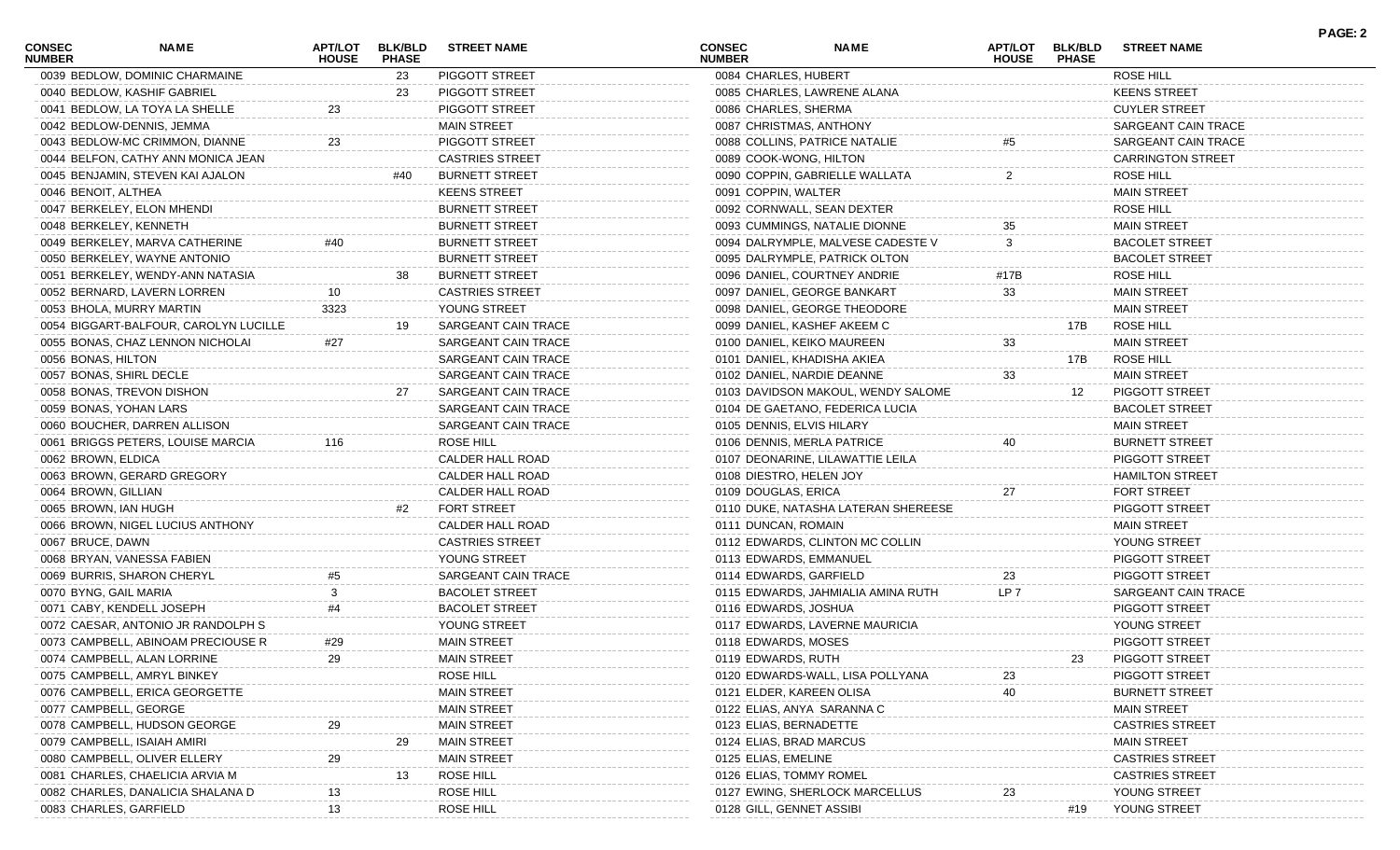| <b>CONSEC</b><br><b>NUMBER</b> | NAME                                  | APT/LOT<br><b>HOUSE</b> | <b>BLK/BLD</b><br><b>PHASE</b> | <b>STREET NAME</b>       | <b>CONSEC</b><br><b>NUMBER</b> | <b>NAME</b>                          | APT/LOT<br><b>HOUSE</b> | <b>BLK/BLD</b><br><b>PHASE</b> | <b>STREET NAME</b>       | PAGE: 3 |
|--------------------------------|---------------------------------------|-------------------------|--------------------------------|--------------------------|--------------------------------|--------------------------------------|-------------------------|--------------------------------|--------------------------|---------|
|                                | 0129 GORDON, HAYLON MARLON            |                         |                                | <b>CROOKS RIVER</b>      |                                | 0174 LA TOUCHE, NATASHA TRICIA       | 5                       |                                | ROSE HILL                |         |
|                                | 0130 GRANVILLE, BALE ELMO             |                         |                                | <b>PIGGOTT STREET</b>    | 0175 LA TOUCHE, TREVOR         |                                      |                         |                                | ROSE HILL                |         |
|                                | 0131 GRANVILLE, EZEKIEL G             |                         |                                | PIGGOTT STREET           |                                | 0176 LATOUCHE, DEBBIE HILLARY        | 5                       |                                | ROSE HILL                |         |
|                                | 0132 GRANVILLE, JOHN HUBERT           |                         |                                | PIGGOTT STREET           | 0177 LAWRENCE, PHILLIP         |                                      |                         |                                | PIGGOTT STREET           |         |
|                                | 0133 GRANVILLE, PETER ALPHEUS         |                         |                                | PIGGOTT STREET           | 0178 LEACOCK, CAROL ANN        |                                      |                         | 3                              | <b>CUYLER STREET</b>     |         |
|                                | 0134 GUILLEN, DAVID JESUS JUDE        |                         | 27                             | SARGEANT CAIN TRACE      |                                | 0179 LEACOCK, GEORGE FREDERICK       |                         |                                | <b>CUYLER STREET</b>     |         |
|                                | 0135 GUY, LESLIE MARTIN               | 18                      |                                | PIGGOTT STREET           | 0180 LEACOCK, JOHN             |                                      |                         |                                | <b>CUYLER STREET</b>     |         |
|                                | 0136 GUY, RAE JEAN NICHOLI D          |                         |                                | PIGGOTT STREET           | 0181 LEWIS, GARVIN             |                                      |                         |                                | <b>HAMILTON STREET</b>   |         |
|                                | 0137 HABIB, JULIETTE MARIA            |                         |                                | <b>ROSS STREET</b>       |                                | 0182 LONDON, ESTHER NICHOLA          |                         |                                | <b>CROOKS RIVER</b>      |         |
|                                | 0138 HABIB, MASYKI ROSEMARY           |                         |                                | <b>ROSS STREET</b>       |                                | 0183 MAHARAJ, HALLOON FATIMA         |                         |                                | <b>FORT STREET</b>       |         |
|                                | 0139 HACKETT, CAMILLE RIVA            |                         |                                | PARK STREET              |                                | 0184 MAILLARD, JUDY ANN MARIE CAROL  |                         |                                | YOUNG STREET             |         |
|                                | 0140 HACKETT, VINCIA ROSAMUND         |                         |                                | FORT STREET              | 0185 MAKOUL, DENISE            |                                      |                         | #17                            | <b>CASTRIES STREET</b>   |         |
|                                | 0141 HACKETT, WINSTON CHESTERFIELD    |                         |                                | PARK STREET              |                                | 0186 MAKOUL, KERRY RASHEED           | 17                      |                                | <b>CASTRIES STREET</b>   |         |
|                                | 0142 HACKETTE, ASHLEY WAYNE           |                         |                                | SARGEANT CAIN TRACE      |                                | 0187 MAKOUL, MELANIE CHELSEA         |                         |                                | PIGGOTT STREET           |         |
|                                | 0143 HARRY, TERRY AVESLEY             |                         |                                | PIGGOTT STREET           |                                | 0188 MAKOUL, MICHAEL CORNELIUS       |                         |                                | PIGGOTT STREET           |         |
|                                | 0144 HECTOR, ELAINE HENRIETTA         |                         |                                | <b>HAMILTON STREET</b>   | 0189 MAKOUL, RIONNE KEGAN      |                                      |                         | 17                             | <b>CASTRIES STREET</b>   |         |
|                                | 0145 HECTOR, ELIZABETH HANNAH C       | 13                      |                                | <b>HAMILTON STREET</b>   | 0190 MAKOUL, SADIQ BLAIR       |                                      |                         |                                | PIGGOTT STREET           |         |
|                                | 0146 HECTOR, SASKA JADYN              |                         | #38                            | <b>BURNETT STREET</b>    | 0191 MAKOUL, SOLOMON J         |                                      |                         |                                | PIGGOTT STREET           |         |
| 0147 HECTOR, WINSTON           |                                       | 13                      |                                | <b>HAMILTON STREET</b>   |                                | 0192 MAKOUL, TYRONE RUSSELL          |                         |                                | <b>CASTRIES STREET</b>   |         |
|                                | 0148 HECTOR, YAKIMA MURIEL            |                         | 17                             | SARGEANT CAIN TRACE      | 0193 MANSANO, ROUAL DARYL      |                                      |                         | 3                              | CALDER HALL ROAD         |         |
|                                | 0149 HENRY, HERBERT LLEWELLYN         | 33B                     |                                | CALDER HALL ROAD         |                                | 0194 MC EACHNIE, AMANDA MOLECIA      |                         | #37                            | <b>MAIN STREET</b>       |         |
|                                | 0150 HENRY, SHENICA SEMOY             |                         | #18                            | <b>CASTRIES STREET</b>   | 0195 MC EACHNIE, JOY           |                                      |                         |                                | <b>BURNETT STREET</b>    |         |
|                                | 0151 INCE, DIANA PATRICIA             |                         | 27                             | SARGEANT CAIN TRACE      |                                | 0196 MC FARLANE, HILDA PHYLLIS       |                         |                                | SARGEANT CAIN TRACE      |         |
|                                | 0152 INCE-GUILLEN, KATHLEEN CATHERINE |                         |                                | SARGEANT CAIN TRACE      |                                | 0197 MC KENZIE, EZEKIEL ANSLEY       |                         | 18                             | <b>CASTRIES STREET</b>   |         |
|                                | 0153 JACK, HAKEEM KEDEMAH             |                         |                                | SARGEANT CAIN TRACE      |                                | 0198 MELTZ, TYHESHA CHARENZA KEVIANN |                         | 43                             | <b>CARRINGTON STREET</b> |         |
|                                | 0154 JACK, JAMEAL CHERMA              | #19                     |                                | YOUNG STREET             | 0199 MILLER, ANDREW            |                                      |                         |                                | <b>KEENS STREET</b>      |         |
|                                |                                       |                         |                                | <b>KEENS STREET</b>      | 0200 MILLER, DAVE              |                                      |                         |                                |                          |         |
|                                | 0155 JACK, JONI ANNETTE               |                         |                                |                          |                                |                                      |                         |                                | <b>KEENS STREET</b>      |         |
|                                | 0156 JACK-KENNEDY, COREEN             |                         | 19                             | YOUNG STREET             |                                | 0201 MILLINGTON, SHANEKA MALINDA     |                         |                                | SARGEANT CAIN TRACE      |         |
|                                | 0157 JACOB, DAVE GILBERT              |                         |                                | <b>CARRINGTON STREET</b> |                                | 0202 MILLINGTON, SHANIA MALANA       |                         |                                | SARGEANT CAIN TRACE      |         |
| 0158 JACOB, RALPH              |                                       |                         |                                | <b>CARRINGTON STREET</b> |                                | 0203 MILLINGTON, SHAQUILLE MOSIN     |                         |                                | SARGEANT CAIN TRACE      |         |
|                                | 0159 JAMES, LAURA-MAE KELLY           | 19                      |                                | YOUNG STREET             |                                | 0204 MOORE, DERRICK CAESAR           |                         |                                | <b>ROBINSON STREET</b>   |         |
| 0160 JAMES-GILL, CISLYN        |                                       |                         | #19                            | YOUNG STREET             |                                | 0205 MORRISON-DALRYMPLE, SHIRLEY     |                         |                                | <b>BACOLET STREET</b>    |         |
| 0161 JOHNSON, KENNY            |                                       |                         |                                | SARGEANT CAIN TRACE      |                                | 0206 MUHAMMAD-MAKOUL, ASHA ZINSA     |                         |                                | PIGGOTT STREET           |         |
|                                | 0162 JOSEPH, EVELLE CARLTON           |                         |                                | <b>MAIN STREET</b>       | 0207 MURRAY, ALEENA JULIA      |                                      |                         |                                | <b>ROBINSON STREET</b>   |         |
|                                | 0163 JOSEPH, KELLY KAREN LISA         |                         | 63                             | <b>MAIN STREET</b>       | 0208 MURRAY, JOY NESTA         |                                      | 5                       |                                | PICTON STREET            |         |
|                                | 0164 JOSEPH, KESTON DEON              |                         |                                | <b>ROBINSON STREET</b>   |                                | 0209 MURRAY, RANDOLPH BERISFORD      |                         |                                | PICTON STREET            |         |
| 0165 JOSEPH, VICTOR            |                                       |                         |                                | <b>OLD MARKET</b>        |                                | 0210 MUSTAPHA, AJMAL AHMAD           |                         |                                | YOUNG STREET             |         |
|                                | 0166 KENNEDY KERR, ZINGA KIZZY REBBIE | 19                      |                                | YOUNG STREET             | 0211 MUSTAPHA, HANA AZHAR      |                                      |                         |                                | YOUNG STREET             |         |
|                                | 0167 KERR, PRECIOUS KAI MAWASI        |                         | #12                            | SARGEANT CAIN TRACE      | 0212 MUSTAPHA, JUFFINA         |                                      |                         |                                | YOUNG STREET             |         |
|                                | 0168 KERR-NEDD, DULCINA               |                         |                                | <b>CASTRIES STREET</b>   | 0213 MUSTAPHA, LAILA           |                                      |                         |                                | YOUNG STREET             |         |
|                                | 0169 KOO, DONNIE SEUWING              |                         |                                | <b>CARRINGTON STREET</b> |                                | 0214 NANCIS, DELROY JOSH RAYDELI     |                         |                                | ROSE HILL                |         |
| 0170 KOO, EDISON               |                                       |                         |                                | <b>CARRINGTON STREET</b> |                                | 0215 NANCIS, EMMANUEL ZACKARIAH      |                         |                                | PARK STREET              |         |
|                                | 0171 KOO, ELIZABETH ANN               |                         |                                | <b>CARRINGTON STREET</b> |                                | 0216 NANCIS, KURT DESMOND ROLAND     |                         |                                | <b>PARK STREET</b>       |         |
|                                | 0172 KOO, JUNIOR LEWING               |                         |                                | <b>CARRINGTON STREET</b> | 0217 NANCIS, MARJORIE          |                                      |                         |                                | <b>PARK STREET</b>       |         |
|                                | 0173 LA TOUCHE, HILLARENE             |                         |                                | ROSE HILL                |                                | 0218 NANCIS, SIMON JALON NAPOLEON    |                         |                                | <b>PARK STREET</b>       |         |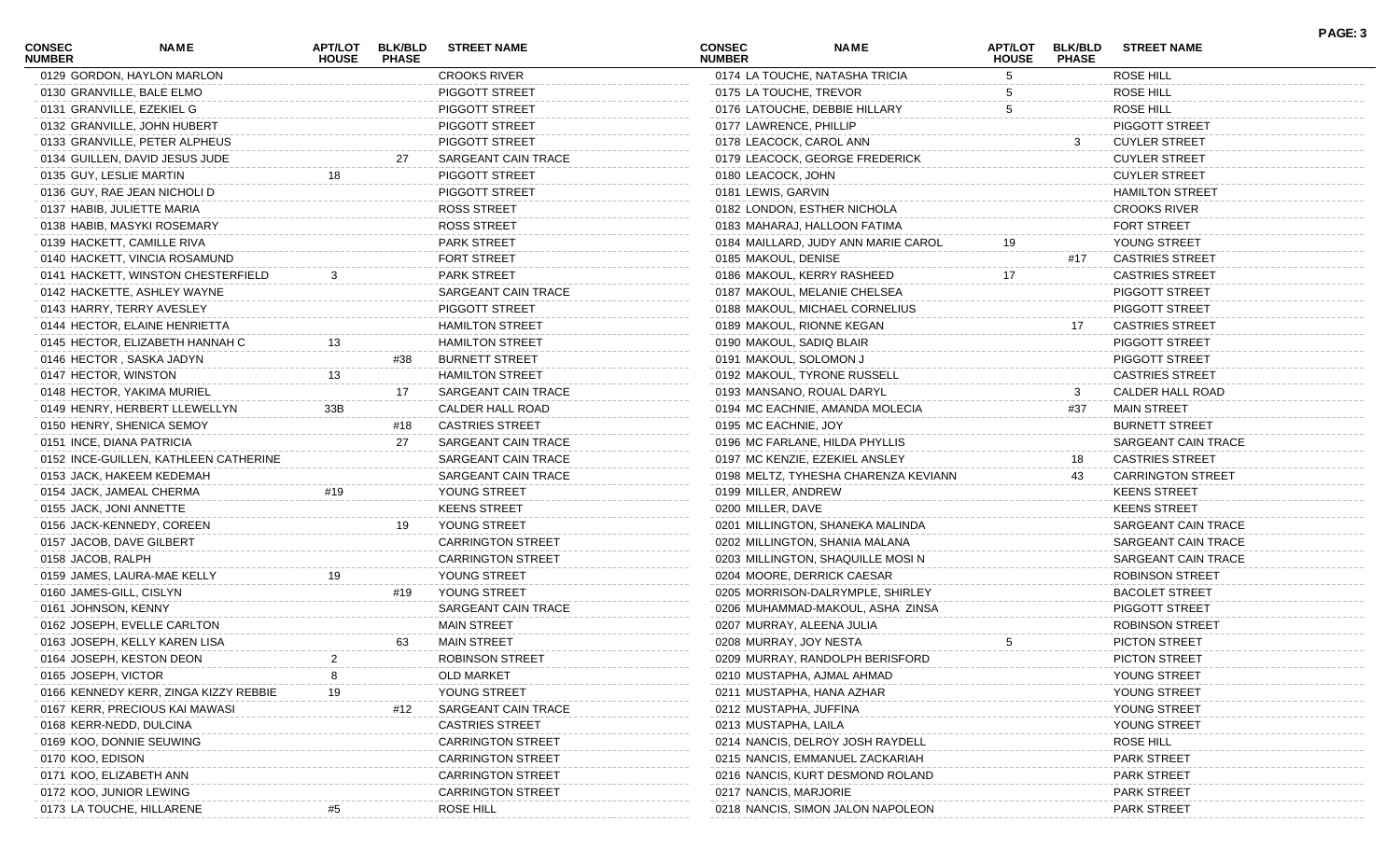| <b>CONSEC</b><br><b>NUMBER</b> | <b>NAME</b>                           | <b>HOUSE</b>    | <b>PHASE</b> | APT/LOT BLK/BLD STREET NAME | <b>CONSEC</b><br><b>NUMBER</b> |                           | <b>NAME</b>                        | <b>APT/LOT</b><br><b>HOUSE</b> | <b>BLK/BLD</b><br><b>PHASE</b> | <b>STREET NAME</b>    |
|--------------------------------|---------------------------------------|-----------------|--------------|-----------------------------|--------------------------------|---------------------------|------------------------------------|--------------------------------|--------------------------------|-----------------------|
|                                | 0219 NANCIS, SYDNEY MILLINGTON ALEXIS | LP <sub>1</sub> |              | <b>PARK STREET</b>          |                                |                           | 0264 SARDINHA, ALISON IRMA         |                                |                                | FORT STREET           |
| 0220 NANCIS, WILLIAM           |                                       |                 |              | <b>PARK STREET</b>          |                                | 0265 SARDINHA, KENNETH    |                                    |                                |                                | FORT STREET           |
|                                | 0221 NANCIS-DOVE, NICOLE ANNETTE      |                 |              | <b>PARK STREET</b>          |                                |                           | 0266 SARDINHA, KENNETH EMMANUEL N  | 2                              |                                | <b>FORT STREET</b>    |
|                                | 0222 NANCIS-ELDER, JANELLE IRENE      |                 |              | PARK STREET                 |                                |                           | 0267 SAUNDERS, JADEN ARIELLE       | #47                            |                                | CALDER HALL ROAD      |
|                                | 0223 NEDD, ALDON NYRON                |                 |              | <b>CASTRIES STREET</b>      |                                |                           | 0268 SCIPIO, CHRISTOPHER RYAN      |                                |                                | YOUNG STREET          |
|                                | 0224 NEDD, ANCIL LINDON               |                 |              | <b>CASTRIES STREET</b>      |                                |                           | 0269 SCIPIO, KRISTEN RAE-ANNE      |                                | #25                            | YOUNG STREET          |
|                                | 0225 NEDD, KENNETH VOLTON             |                 |              | <b>CASTRIES STREET</b>      |                                |                           | 0270 SEAFORTH, GILANI AFYDI        |                                |                                | CALDER HALL ROAD      |
|                                | 0226 O'CONNOR, DONALD CHRISTOPHER JR  |                 |              | SARGEANT CAIN TRACE         |                                |                           | 0271 SHANGHIE, RICARDO RODNEY      |                                |                                | YOUNG STREET          |
|                                | 0227 OLLIVIERRE, SONIA GERARDINE      | #3              |              | <b>BACOLET STREET</b>       |                                | 0272 SOBERS, SALANDY      |                                    |                                |                                | SARGEANT CAIN TRACE   |
| 0228 ORR, EMELDA               |                                       |                 |              | <b>HAMILTON STREET</b>      |                                |                           | 0273 SOBERS, SIMONE ORISSA         | 19                             |                                | SARGEANT CAIN TRACE   |
|                                | 0229 ORRETT, PAUL DOUGLAS A           |                 |              | <b>BURNETT STREET</b>       |                                |                           | 0274 SOBERS-ELIAS, CIDREN EUTRICE  |                                |                                | SARGEANT CAIN TRACE   |
| 0230 PAUL, ERROL               |                                       |                 |              | <b>CASTRIES STREET</b>      |                                |                           | 0275 SORIAS, KADE GLEN HEADLEY     |                                |                                | YOUNG STREET          |
|                                | 0231 PETERKIN, SAFIYA KRISTEL         |                 |              | SARGEANT CAIN TRACE         |                                |                           | 0276 SORIAS, KIRTON GLENISTER      |                                |                                | YOUNG STREET          |
|                                | 0232 PETERKIN, SOPHIA KRISTIE         |                 |              | SARGEANT CAIN TRACE         |                                |                           | 0277 SORIAS, KIRTON KELLON         |                                |                                | <b>BACOLET STREET</b> |
| 0233 PHILLIP, EDWIN            |                                       | 14              |              | <b>KEENS STREET</b>         |                                |                           | 0278 SUBRAN, RUSSEL SIMEON         | #22A                           |                                | SARGEANT CAIN TRACE   |
| 0234 PHILLIP, INA              |                                       | 14              |              | <b>KEENS STREET</b>         |                                | 0279 THEODORE, ANTHONY    |                                    |                                |                                | <b>KEENS STREET</b>   |
| 0235 PHILLIP, JOSEPH           |                                       |                 |              | <b>HAMILTON STREET</b>      |                                |                           | 0280 THEODORE, RYAN BRENTON        | 23A                            |                                | <b>KEENS STREET</b>   |
|                                | 0236 PHILLIPS, AROD PRINCE            |                 |              | <b>CARRINGTON STREET</b>    |                                | 0281 THOMAS, ALLISON      |                                    |                                |                                | <b>ROSE HILL</b>      |
|                                | 0237 PHILLIPS, CARLON ARTE MIRTHY     |                 |              | <b>CARRINGTON STREET</b>    |                                | 0282 THOMAS, DIANNE       |                                    |                                |                                | ROSE HILL             |
| 0238 PHILLIPS, ESTHER          |                                       |                 |              | <b>BURNETT STREET</b>       |                                |                           | 0283 THOMAS, DONNEIL ALUKO         | 29                             |                                | CALDER HALL ROAD      |
| 0239 PHILLIPS, LILLIAN         |                                       |                 |              | CALDER HALL ROAD            |                                |                           | 0284 THOMAS, GISELLE ALANA         |                                |                                | <b>ROSE HILL</b>      |
|                                | 0240 PHILLIPS-ORRETT, ELNA E A        |                 | 41           | <b>BURNETT STREET</b>       |                                |                           | 0285 THOMAS, JENNIFER THEODORE     |                                |                                | <b>ROSE HILL</b>      |
|                                | 0241 PIERRE, CHARLENE CYNTHIA         | 18              |              | SARGEANT CAIN TRACE         |                                |                           | 0286 THOMAS, KATHLEEN ODETTE       | 9                              |                                | <b>ROSE HILL</b>      |
|                                | 0242 PIERRE, WAYNE TREVOR JOSHUA      |                 |              | <b>CASTRIES STREET</b>      |                                |                           | 0287 THOMAS, LLOYD DELANO          | 9                              |                                | <b>ROSE HILL</b>      |
|                                | 0243 PIERRE-HOLDER, ANTHONY           |                 |              | <b>CASTRIES STREET</b>      |                                |                           | 0288 THOMAS, LORIS LAMBERT         | 9                              |                                | <b>ROSE HILL</b>      |
|                                | 0244 PRITCHARD, ASHAKI DAMALIE M      | #12             |              | YOUNG STREET                |                                | 0289 THOMAS, LUCILLE      |                                    |                                |                                | <b>KEENS STREET</b>   |
|                                | 0245 RAMDASS, KENRICK MICHAEL         |                 | 21           | SARGEANT CAIN TRACE         |                                | 0290 THOMAS, NEICHELLE    |                                    |                                |                                | <b>KEENS STREET</b>   |
|                                | 0246 RAMPERSAD, SOOKOOMIN DORIS       |                 |              | <b>CASTRIES STREET</b>      |                                |                           | 0291 THOMAS, RANDELL GARTH A       |                                |                                | <b>ROSE HILL</b>      |
|                                | 0247 REID, LENORE CAROL               |                 |              | CALDER HALL ROAD            |                                |                           | 0292 THOMAS, SHORNELL ANFERNEE     |                                |                                | <b>ROSE HILL</b>      |
|                                | 0248 REID, PATRICIA CATHERINE         | 24              |              | SARGEANT CAIN TRACE         |                                | 0293 TIMOTHY, CURTIS      |                                    |                                |                                | <b>MAIN STREET</b>    |
|                                | 0249 RICHARDS, KEEIA OANRES           | #40             |              | <b>BURNETT STREET</b>       |                                | 0294 TIMOTHY, HAROLD      |                                    |                                |                                | <b>MAIN STREET</b>    |
| 0250 RIVERS, ALBERT            |                                       |                 |              | <b>CROOKS RIVER</b>         |                                |                           | 0295 TIMOTHY, PAMELA VANESSA       |                                |                                | <b>MAIN STREET</b>    |
|                                | 0251 RIVERS, GENNIQ KATHI-ANN         |                 |              | <b>CARRINGTON STREET</b>    |                                |                           | 0296 TIMOTHY, TRICIA DENIECE       | 29                             |                                | <b>MAIN STREET</b>    |
|                                | 0252 RIVERS, KRYSTOFAU RICARDO M JR   | 43              |              | <b>CROOKS RIVER</b>         |                                |                           | 0297 TIMOTHY-CAMPBELL, ANNETTE     | 29                             |                                | <b>MAIN STREET</b>    |
|                                | 0253 RIVERS, SHERLYN JOAN             |                 |              | <b>CROOKS RIVER</b>         |                                |                           | 0298 TITUS-QUAMINA, DAPHNE         |                                |                                | PIGGOTT STREET        |
|                                | 0254 RIVERS, VERNELLE SERRON          |                 |              | <b>CARRINGTON STREET</b>    |                                | 0299 TOBY, LLOYD          |                                    | 32-34                          |                                | <b>BURNETT STREET</b> |
|                                | 0255 RIVERS, VIDEL EUGENE             | 43              |              | <b>CARRINGTON STREET</b>    |                                | 0300 TONGS, JO-ANNA ELIZA |                                    | 25                             |                                | ROSE HILL             |
|                                | 0256 RIVERS-NECKCHEDDI, MMYEKA V      |                 |              | <b>CROOKS RIVER</b>         |                                |                           | 0301 VICTOR-REYNOLDS, JACQUELINE   |                                |                                | <b>BURNETT STREET</b> |
|                                | 0257 ROBERTS, KARLENE CLAUDIA H       |                 |              | ROSE HILL                   |                                |                           | 0302 WALCOTT, CHARLESON NEVINS     |                                |                                | SARGEANT CAIN TRACE   |
|                                | 0258 ROBINSON, ELLIS WINSTON G        |                 |              | <b>MAIN STREET</b>          |                                |                           | 0303 WHITEMAN, ANEIL NIVEL ELON    |                                |                                | YOUNG STREET          |
|                                | 0259 ROBINSON, JEAN LUC ADRIAN N      |                 |              | <b>MAIN STREET</b>          |                                |                           | 0304 WHITEMAN, GINA MARIA PATRICIA |                                |                                | YOUNG STREET          |
|                                | 0260 ROBINSON, RAQUEL JUDY            |                 |              | <b>MAIN STREET</b>          |                                |                           | 0305 WHITEMAN, TRAVIS STEPHAN      |                                |                                | YOUNG STREET          |
|                                | 0261 ROSS, KEVIN SHELDON              |                 |              | <b>FORT STREET</b>          |                                |                           | 0306 WHITEMAN-EDWARDS, PEARL       |                                |                                | YOUNG STREET          |
| 0262 RUIZ, ANTONIO             |                                       |                 | 25           | ROSE HILL                   |                                |                           | 0307 WILSON, CLIFF FITZ ALBERT     |                                |                                | ROSE HILL             |
|                                | 0263 RUIZ, VICTORIA ALYSSA            |                 | 25           | ROSE HILL                   |                                | 0308 WILSON, KEN A        |                                    |                                |                                | ROSE HILL             |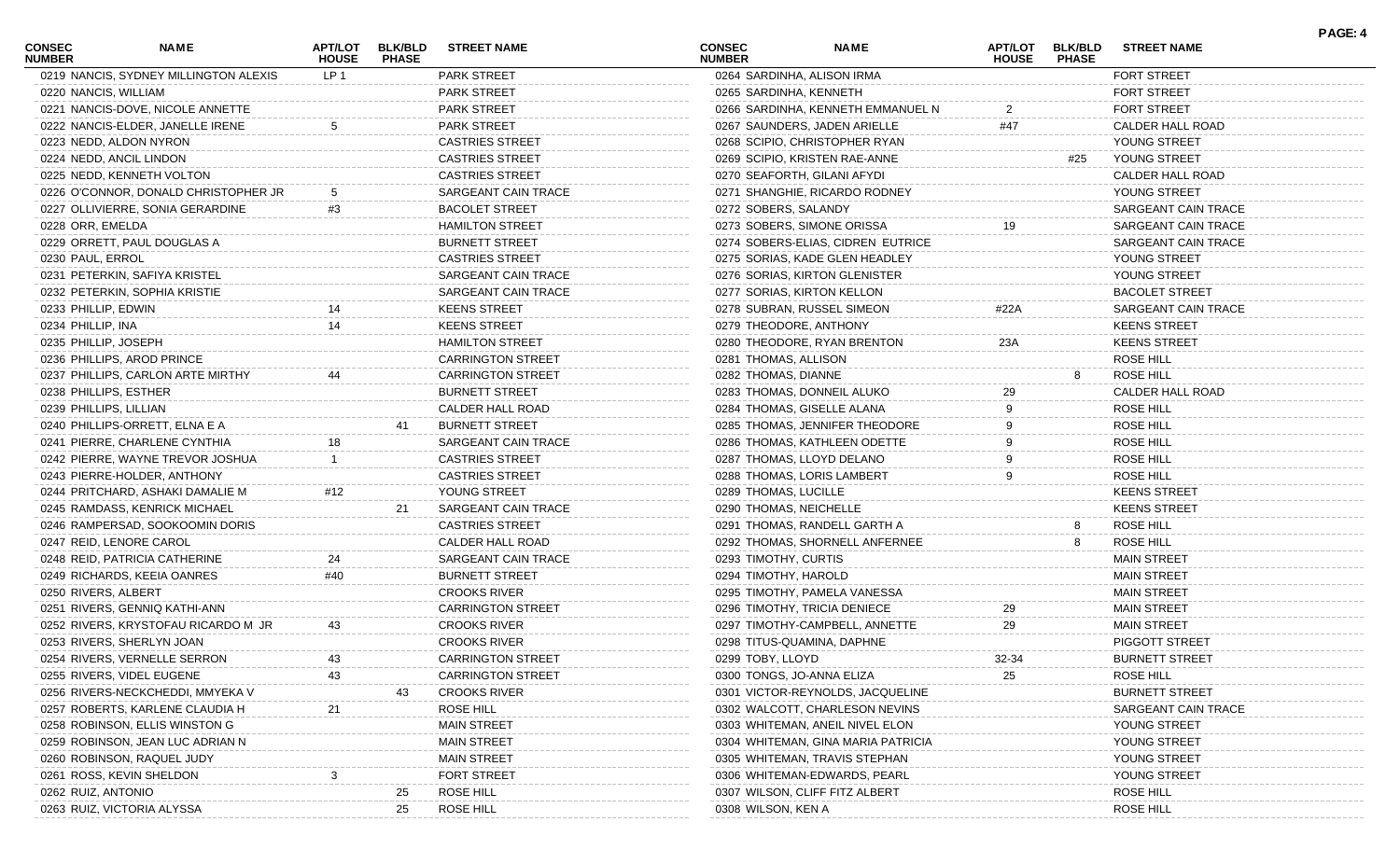| <b>CONSEC</b><br><b>NUMBER</b> | <b>NAME</b>                             | <b>APT/LOT</b><br><b>HOUSE</b> | <b>BLK/BLD</b><br><b>PHASE</b> | <b>STREET NAME</b>     |
|--------------------------------|-----------------------------------------|--------------------------------|--------------------------------|------------------------|
|                                | 0309 WILSON, MIRIAM                     |                                |                                | ROSE HILL              |
|                                | 0310 WONG, IVOR REGINALD                |                                |                                | <b>HAMILTON STREET</b> |
|                                | 0311 WONG, JOY                          |                                |                                | <b>HAMILTON STREET</b> |
|                                | 0312 WORRELL, MOSES ASHTON              | #93                            |                                | <b>BACOLET STREET</b>  |
|                                | 0313 YEARWOOD, LARRY BEVERLY A          |                                | 4                              | ROSE HILL              |
|                                | 0314 YEARWOOD, LEON ALBERT ALFIE        | 4                              |                                | ROSE HILL              |
|                                | 0315 YEARWOOD, ROSANA                   |                                |                                | <b>BURNETT STREET</b>  |
|                                | 0316 YHAP, CHRISTINE GAYLE              |                                |                                | <b>HAMILTON STREET</b> |
|                                | 0317 YORKE, JOSHUA                      | 5                              |                                | SARGEANT CAIN TRACE    |
|                                | 0318 YOUNG, DANIEL ALASTAIR             | 39                             |                                | CALDER HALL ROAD       |
|                                | 0319 YOUNG, MICHELLE DAWN ANN           | 39                             |                                | CALDER HALL ROAD       |
|                                | 0320 YOUNG-FRANKLYN, LYDIA JOLISA ONIKA | 39                             |                                | CALDER HALL ROAD       |
|                                |                                         |                                |                                |                        |